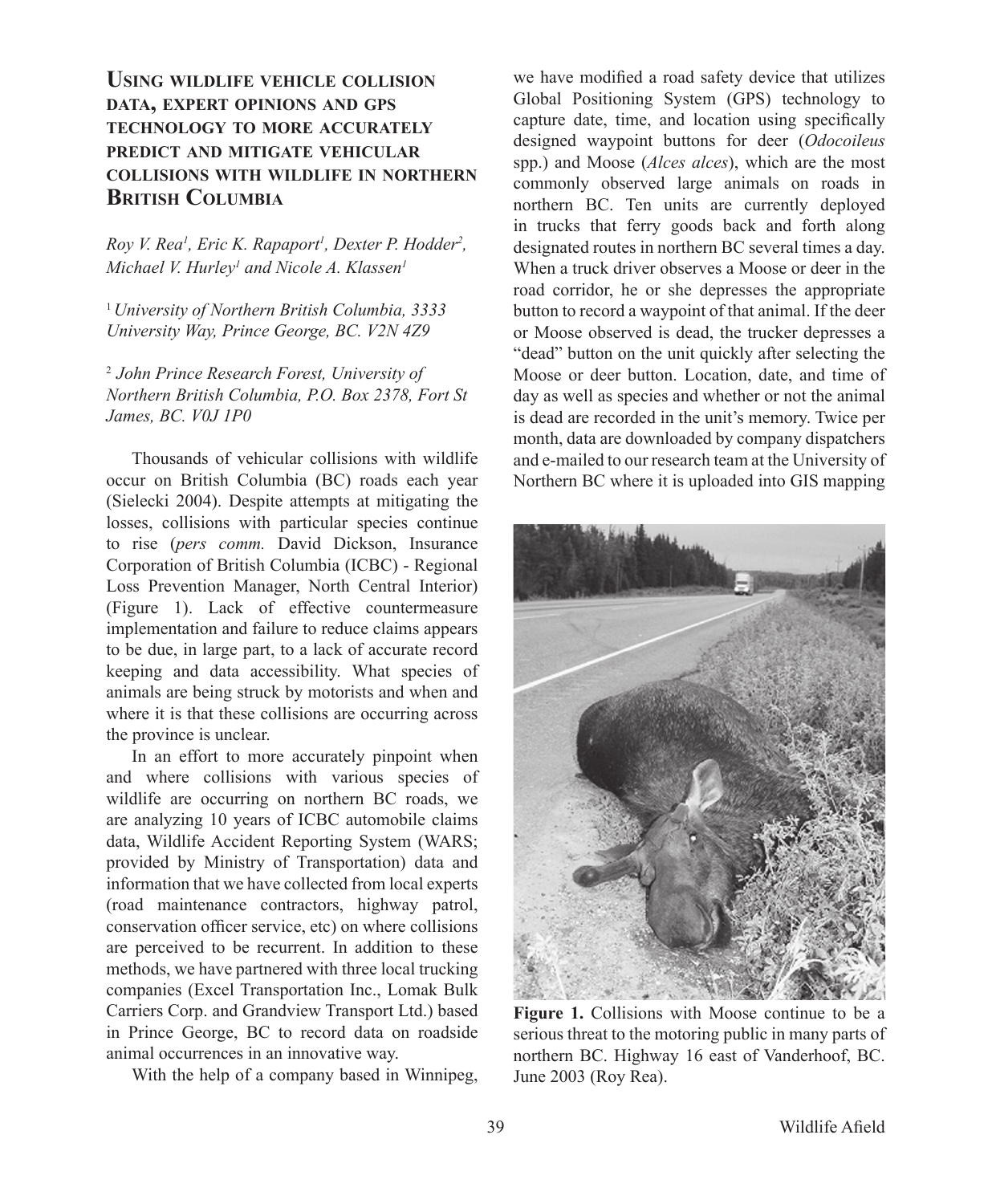software and mapped (Figure 2).

 GPS technology is widely used for wildlife and habitat monitoring (Hulbert and French 2001) and is used by wildlife managers and hunters as a tool to spatially monitor hunting behaviour and success (Stedman et al. 2004). GPS is also recently beginning to be used for recording wildlife vehicle collision

locations (Huijser et al. 2005). Although professional drivers have been employed to collect long-term wildlife sightings in places such as national parks (Burson et al. 2000), having drivers do so with the type of technology we are experimenting with remains unpublicized.

Although the project is still in its infancy (our GPS



**Figure 2.** Map showing GPS-recorded locations for Moose and deer (over a one week period in July 2006) and sections of Highway 16 determined by experts to be "hotspots" for collisions with wildlife. Note: Final versions of the maps will also include input from WARS database.

3:1 June 2006 (Supplement) 40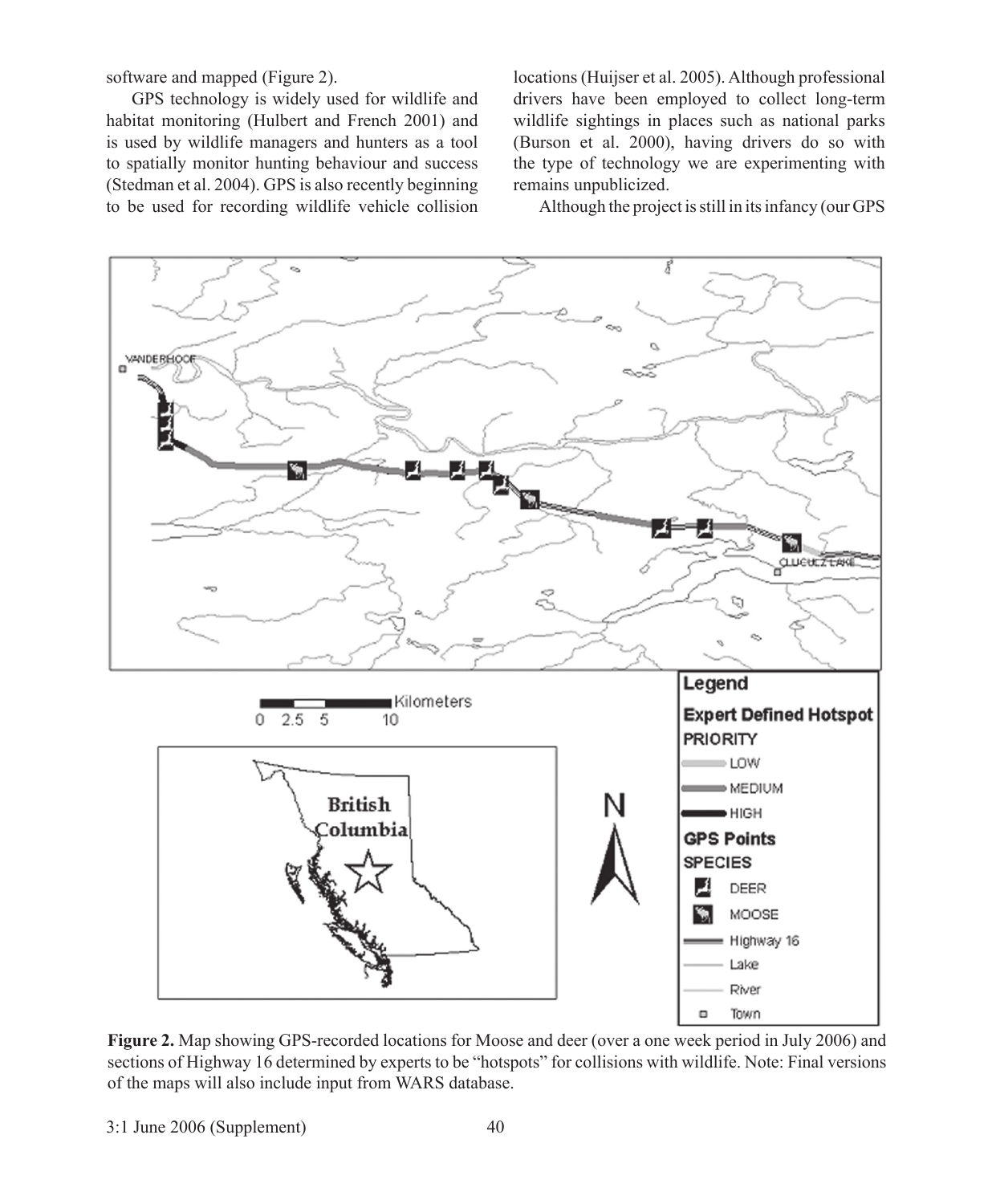units were deployed in July), our results are exciting and promise to help us build a robust database, where information can be recorded on when and where various species are observed along roadsides and/or are being struck by vehicles. Additionally, the GPS device has the potential to be further modified and used to record roadside occurrences of several different species. Furthermore, the system has the potential for uploading data via wireless networks or satellite linkages for peer to peer real-time usage.

 For now, our combined data sets will soon be used to help us more precisely predict when and where animals are most likely to occur along highways. Site investigations of these roadside areas will be conducted and the information analysed to help us determine why animals are found associated with particular areas. A better understanding of the roadside ecology of wildlife species will then allow us to recommend countermeasures that are site- and species-specific and do so in a way that, in northern BC, has yet to be done.

## *Acknowledgements*

We would like to thank Gayle Hesse, David Dickson, Scott Emmons, Frank Fanczyk, the Northern BC Wildlife Collision Working Group, Excel Transportation Inc., Lomak Bulk Carriers Corp., Grandview Transport Ltd., Vanderhoof Ambulance Service, Vanderhoof Fire Department, YellowHead Road and Bridge, Conservation Officer Service, RCMP, and the Ministry of Transportation. The Insurance Corporation of British Columbia and the RoadHealth Task Force provided funding for the research.

## *Literature Cited*

 **Burson III, S.L., J.L. Belant, K.A. Fortier, and W.C. Tomkiewicz III.** 2000. The effect of vehicle traffic on wildlife in Denali National Park. Arctic 53:146.

 **Huijser, M.P., D.E. Galarus, and A. Hardy.** 2005. Software for pocket PC to collect road-kill data. Proceedings from the International Conference on Ecology and Transportation 2005, San Diego, CA.

**Hulbert, I.A.R., and J. French.** 2001. The accuracy of GPS for wildlife telemetry and habitat mapping. Journal of Applied Ecology 38:869-878.

**Sielecki, L.E.** 2004. WARS 1983 – 2002. Wildlife accident reporting and mitigation in British Columbia: special annual report. Environmental Management Section, Engineering Branch, British Columbia Ministry of Transportation. Victoria, BC. 222 pp.

**Stedman, R., D.R. Diefenbach, C.B. Swope, J.C. Finley, A.E. Luloff, H.C. Zinn, G.J. San Julian, and G.A. Wang.** 2004. Integrating wildlife and human-dimensions research methods to study hunters. Journal of Wildlife Management 68:762- 773.

## *About the Authors*

 Roy (Figure 3) teaches Animal Physiology, Field Applications in Resource Management and Plant Systems labs at UNBC and has been studying the ecology of ungulate collisions for the past six years.



**Figure 3.** Authors Roy Rea (right) and Dexter Hodder discuss with a Conservation Officers in Terra Nova National Park, NF, the circumstances surrounding an automobile-Moose calf collision. June 2004 (Bill Clarke).

 Eric is a professor in the School of Environmental Planning at UNBC researching interactions between infrastructure planning and environment, and teaches environmental impact assessment, integrated resource management, and ecological design.

 Dexter (Figure 3) is the Research Coordinator for the John Prince Research Forest based in Fort St. James, BC. He works on a variety of wildlife and habitat monitoring projects including species such as Moose, deer, bears and River Otters.